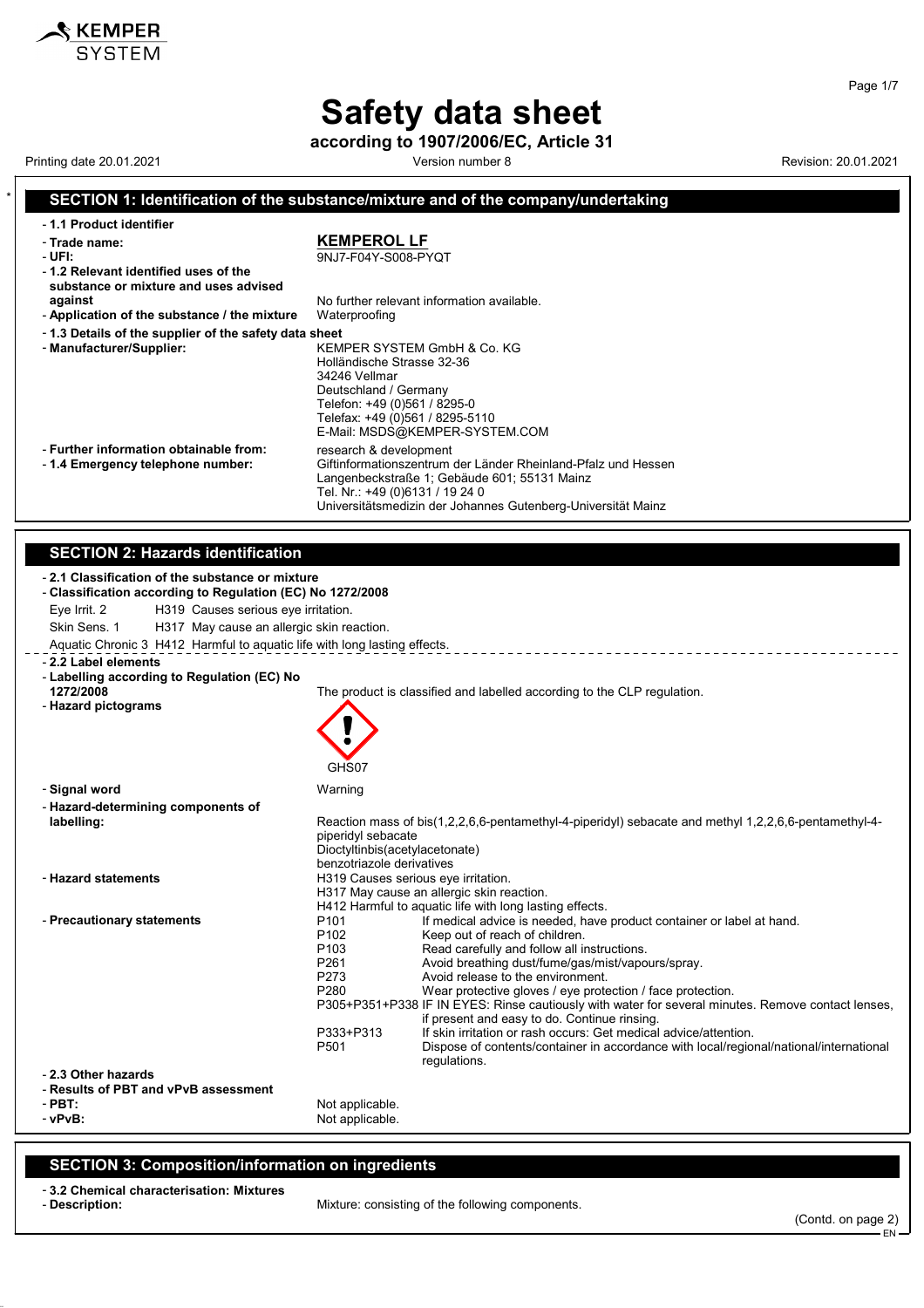

Page 2/7

EN

# **Safety data sheet**

**according to 1907/2006/EC, Article 31**

Printing date 20.01.2021 **Version number 8** Version number 8 Revision: 20.01.2021

#### **Trade name: KEMPEROL LF**

|                                                                        |                                                                                                                                                                                                  | (Contd. of page 1) |
|------------------------------------------------------------------------|--------------------------------------------------------------------------------------------------------------------------------------------------------------------------------------------------|--------------------|
| - Dangerous components:                                                |                                                                                                                                                                                                  |                    |
| CAS: 2530-83-8<br>EINECS: 219-784-2<br>Reg.nr.: 01-2119513212-58       | [3-(2,3-epoxypropoxy)propyl]trimethoxysilane<br>Eye Dam. 1, H318                                                                                                                                 | 2.5-10%            |
| CAS: 2768-02-7<br>EINECS: 220-449-8<br>Reg.nr.: 01-2119513215-52       | trimethoxyvinylsilane<br>Flam. Lig. 3, H226; Acute Tox. 4, H332                                                                                                                                  | $0.5 - 2.5%$       |
| CAS: 54068-28-9<br>ELINCS: 483-270-6<br>Reg.nr.: 01-0000020199-67      | Dioctyltinbis(acetylacetonate)<br>STOT SE 2, H371; Skin Sens. 1, H317                                                                                                                            | $0.5 - 2.5%$       |
| CAS: 1065336-91-5<br>EC number: 915-687-0<br>Reg.nr.: 01-2119491304-40 | Reaction mass of bis(1,2,2,6,6-pentamethyl-4-piperidyl) sebacate and methyl 1,2,2,6,6-pentamethyl-4-piperidyl<br>sebacate<br>Aquatic Acute 1, H400; Aquatic Chronic 1, H410; Skin Sens. 1A, H317 | $0.5 - 2.5%$       |
| ELINCS: 400-830-7<br>Reg.nr.: 01-0000015075-76                         | benzotriazole derivatives<br>Index number: 607-176-00-3 Aquatic Chronic 2, H411; Skin Sens. 1, H317                                                                                              | $0.5 - 2.5%$       |
| - Additional information:                                              | For the wording of the listed hazard phrases refer to section 16.                                                                                                                                |                    |

### **SECTION 4: First aid measures**

| -4.1 Description of first aid measures    |                                                                                                                                     |
|-------------------------------------------|-------------------------------------------------------------------------------------------------------------------------------------|
| - General information:                    | Immediately remove any clothing soiled by the product.                                                                              |
|                                           | Symptoms of poisoning may even occur after several hours; therefore medical observation for at least 48<br>hours after the accident |
|                                           | Do not leave affected persons unattended.                                                                                           |
|                                           | Personal protection for the First Aider.                                                                                            |
|                                           | Take affected persons out of danger area and lay down.                                                                              |
| - After inhalation:                       | In case of unconsciousness place patient stably in side position for transportation.                                                |
|                                           | Supply fresh air; consult doctor in case of complaints.                                                                             |
| - After skin contact:                     | Immediately wash with water and soap and rinse thoroughly.                                                                          |
|                                           | Seek medical treatment in case of complaints.                                                                                       |
| - After eye contact:                      | Rinse opened eye for several minutes under running water. If symptoms persist, consult a doctor.                                    |
|                                           | Protect unharmed eye.                                                                                                               |
| - After swallowing:                       | If symptoms persist consult doctor.                                                                                                 |
| -4.2 Most important symptoms and effects, |                                                                                                                                     |
| both acute and delayed                    | No further relevant information available.                                                                                          |
| -4.3 Indication of any immediate medical  |                                                                                                                                     |
| attention and special treatment needed    | No further relevant information available.                                                                                          |

| <b>SECTION 5: Firefighting measures</b>                                                        |                                                                                                      |
|------------------------------------------------------------------------------------------------|------------------------------------------------------------------------------------------------------|
| -5.1 Extinguishing media                                                                       | CO2, powder or water spray. Fight larger fires with water spray or alcohol resistant foam.           |
| - Suitable extinguishing agents:                                                               | Use fire extinguishing methods suitable to surrounding conditions.                                   |
| -5.2 Special hazards arising from the<br>substance or mixture<br>- 5.3 Advice for firefighters | Formation of toxic gases is possible during heating or in case of fire.                              |
| - Protective equipment:                                                                        | Do not inhale explosion gases or combustion gases.                                                   |
| - Additional information                                                                       | Dispose of fire debris and contaminated fire fighting water in accordance with official regulations. |

#### **SECTION 6: Accidental release measures** - **6.1 Personal precautions, protective equipment and emergency procedures** Wear protective equipment. Keep unprotected persons away. Avoid contact with skin and eyes Ensure adequate ventilation - **6.2 Environmental precautions:** Inform respective authorities in case of seepage into water course or sewage system. Prevent from spreading (e.g. by damming-in or oil barriers). Do not allow to enter sewers/ surface or ground water. - **6.3 Methods and material for containment** Absorb with liquid-binding material (sand, diatomite, acid binders, universal binders, sawdust). Dispose contaminated material as waste according to item 13. Do not flush with water or aqueous cleansing agents - **6.4 Reference to other sections** See Section 7 for information on safe handling. (Contd. on page 3)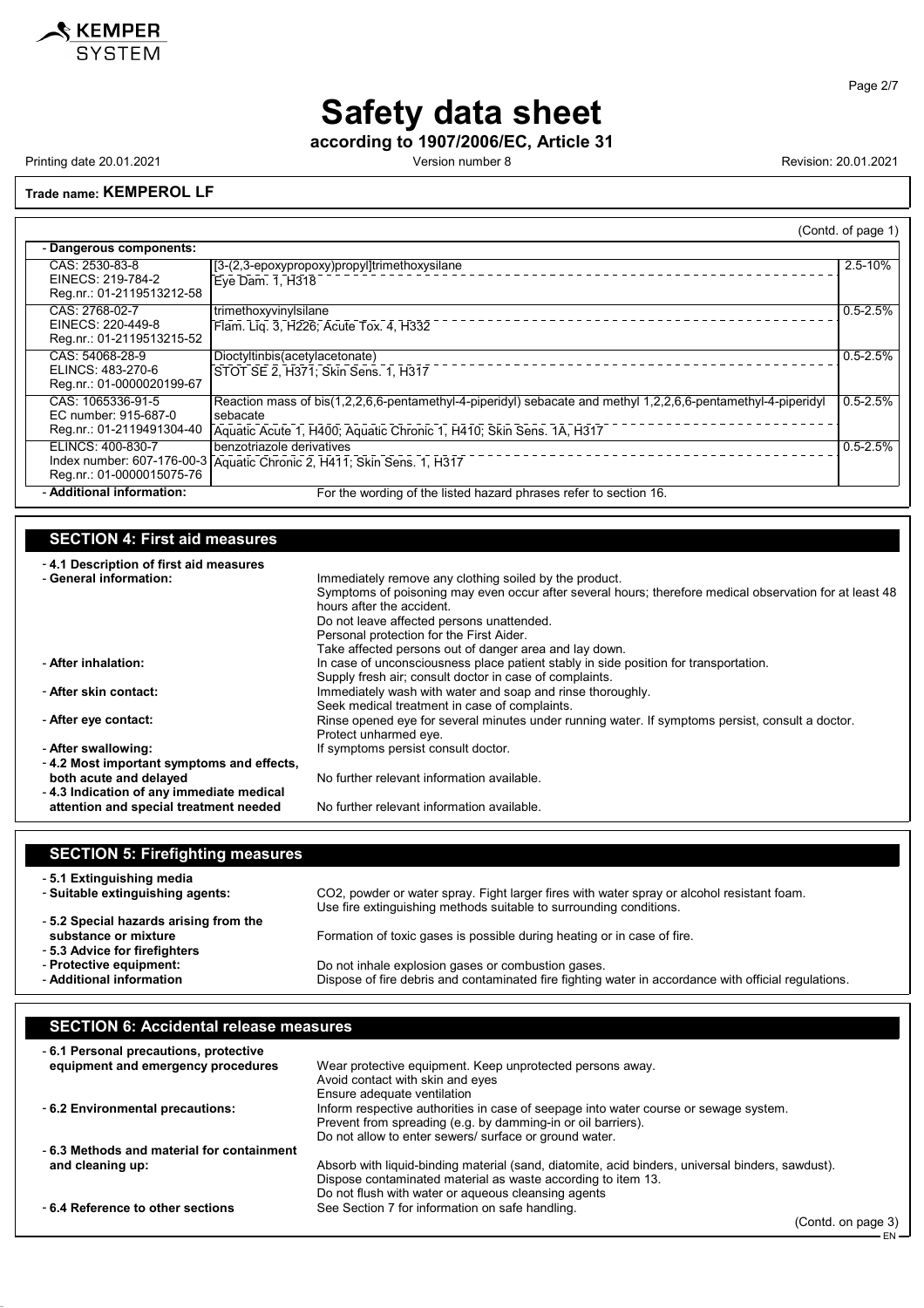

**according to 1907/2006/EC, Article 31**

Printing date 20.01.2021 **Version number 8 Revision: 20.01.2021** Revision: 20.01.2021

(Contd. of page 2)

**Trade name: KEMPEROL LF**

See Section 8 for information on personal protection equipment. See Section 13 for disposal information.

**SECTION 7: Handling and storage** - **7.1 Precautions for safe handling** Store in cool, dry place in tightly closed receptacles. Ensure good ventilation/exhaustion at the workplace. Prevent formation of aerosols. - **7.2 Conditions for safe storage, including any incompatibilities** - **Storage:** - **Requirements to be met by storerooms and** Store only in the original receptacle. - **Information about storage in one common storage facility:** The storage facility: - **Further information about storage conditions:** Protect from frost. Store in dry conditions. Keep container tightly sealed. Recommended storage temperature: 5-30 °C - **Storage class:** 12 - **7.3 Specific end use(s)** No further relevant information available.

#### **SECTION 8: Exposure controls/personal protection**

- **8.1 Control parameters**

- **Additional information about design of**
- No further data; see item 7.
- **Ingredients with limit values that require monitoring at the workplace:** - **Additional information:** The lists valid during the making were used as basis.
- **8.2 Exposure controls**
- **Personal protective equipment:**
- **General protective and hygienic measures:** The usual precautionary measures are to be adhered to when handling chemicals.
	-
- 
- **Protection of hands:**

- **Eye protection:**

Keep away from foodstuffs, beverages and feed. Immediately remove all soiled and contaminated clothing Wash hands before breaks and at the end of work. Avoid contact with the eyes and skin. - **Respiratory protection:** When used properly and under normal conditions, breathing protection is not required. Use suitable respiratory protective device in case of insufficient ventilation. Filter A/P2 Respiratory protection - Gas filters and combination filters according to (DIN EN 141) Provide thorough ventilation during and after processing / curing as methanol is split off during curing. Protective gloves Check protective gloves prior to each use for their proper condition. Only use chemical-protective gloves with CE-labelling of category III. The glove material has to be impermeable and resistant to the product/ the substance/ the preparation. Selection of the glove material on consideration of the penetration times, rates of diffusion and the degradation After use of gloves apply skin-cleaning agents and skin cosmetics. - **Material of gloves** Recommended materials:

The selection of the suitable gloves does not only depend on the material, but also on further marks of quality and varies from manufacturer to manufacturer.

- **Penetration time of glove material** The determined penetration times according to EN 16523-1:2015 are not performed under practical conditions. Therefore a maximum wearing time, which corresponds to 50% of the penetration time, is recommended.

Tightly sealed goggles

Protective goggles and facial protection - Classification according to EN 166

(Contd. on page 4)

EN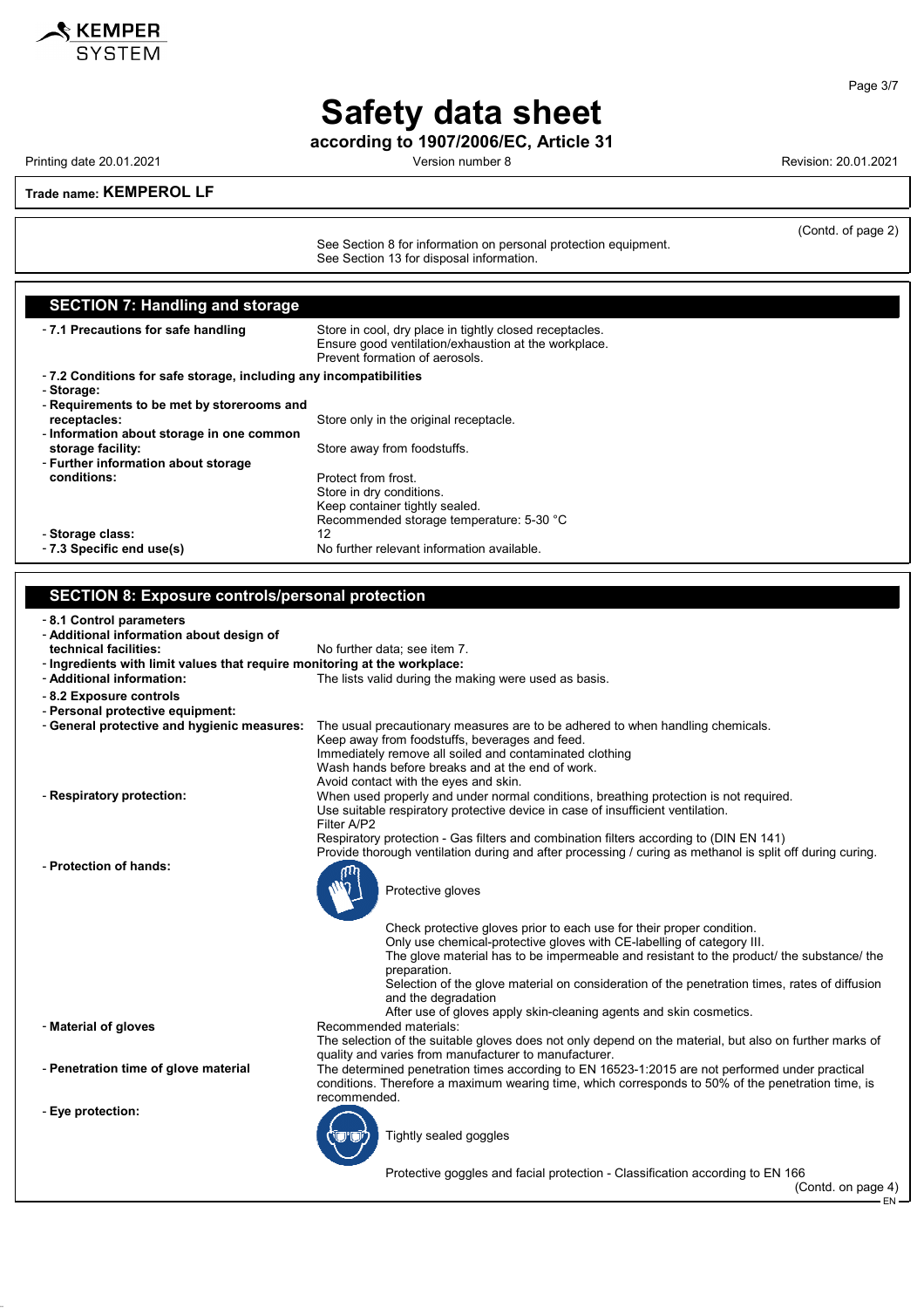

Page 4/7

# **Safety data sheet**

**according to 1907/2006/EC, Article 31**

Printing date 20.01.2021 **Version number 8** Version number 8 Revision: 20.01.2021

**Trade name: KEMPEROL LF**

- **Body protection:** protective clothing (EN 13034)

### (Contd. of page 3)

### **SECTION 9: Physical and chemical properties**

| -9.1 Information on basic physical and chemical properties<br>- General Information |                                               |  |
|-------------------------------------------------------------------------------------|-----------------------------------------------|--|
|                                                                                     |                                               |  |
| - Appearance:<br>Form:                                                              | Fluid                                         |  |
| Colour:                                                                             | According to product specification            |  |
| - Odour:                                                                            | Characteristic                                |  |
| - Odour threshold:                                                                  | Not determined.                               |  |
|                                                                                     |                                               |  |
| - pH-value:                                                                         | Not determined.                               |  |
| - Change in condition                                                               |                                               |  |
| Melting point/freezing point:                                                       | Undetermined.                                 |  |
| Initial boiling point and boiling range:                                            | Undetermined.                                 |  |
| - Flash point:                                                                      | 88 °C                                         |  |
| - Flammability (solid, gas):                                                        | Not applicable.                               |  |
| - Decomposition temperature:                                                        | Not determined.                               |  |
| - Auto-ignition temperature:                                                        | Product is not selfigniting.                  |  |
| - Explosive properties:                                                             | Product does not present an explosion hazard. |  |
| - Explosion limits:                                                                 |                                               |  |
| Lower:                                                                              | Not determined.                               |  |
| Upper:                                                                              | Not determined.                               |  |
| - Density at 20 °C:                                                                 | $1.3$ g/cm <sup>3</sup>                       |  |
| - Relative density                                                                  | Not determined.                               |  |
| - Vapour density                                                                    | Not determined.                               |  |
| - Evaporation rate                                                                  | Not determined.                               |  |
| - Solubility in / Miscibility with                                                  |                                               |  |
| water:                                                                              | Not miscible or difficult to mix.             |  |
| - Partition coefficient: n-octanol/water:                                           | Not determined.                               |  |
| - Viscosity:                                                                        |                                               |  |
| Dynamic at 20 °C:                                                                   | 5,500 mPas                                    |  |
| Kinematic:                                                                          | Not determined.                               |  |
| - Solvent content:                                                                  |                                               |  |
| VOC (EC)                                                                            | 0.30%                                         |  |
| - 9.2 Other information                                                             | No further relevant information available.    |  |
|                                                                                     |                                               |  |

## **SECTION 10: Stability and reactivity** - **10.1 Reactivity 10.1 Reactivity 10.1 Reactivity 10.1 Reactivity 10.1** Reactivity - **10.2 Chemical stability**

- **Thermal decomposition / conditions to be avoided:** No decomposition if used according to specifications.<br>10.3 Possibility of hazardous reactions No dangerous reactions known. - 10.3 Possibility of hazardous reactions<br>- 10.4 Conditions to avoid

- 10.6 Hazardous decomposition products:

- 
- 
- **10.4 Conditions to avoid**<br> **10.5 Incompatible materials:** No further relevant information available.<br>
No further relevant information available.
	- No further relevant information available.<br>Hydrolysed to methanol

|        | <b>SECTION 11: Toxicological information</b>                                                                                        |                                      |  |
|--------|-------------------------------------------------------------------------------------------------------------------------------------|--------------------------------------|--|
|        | -11.1 Information on toxicological effects<br>Based on available data, the classification criteria are not met.<br>- Acute toxicity |                                      |  |
|        | - LD/LC50 values relevant for classification:                                                                                       |                                      |  |
|        | 2530-83-8 [3-(2,3-epoxypropoxy)propyl]trimethoxysilane                                                                              |                                      |  |
| Oral   | LD50                                                                                                                                | 8,025 mg/kg (rat)                    |  |
| Dermal | LD50                                                                                                                                | 4,250 mg/kg (rat)<br>(Contdonnone E) |  |

(Contd. on page 5) EN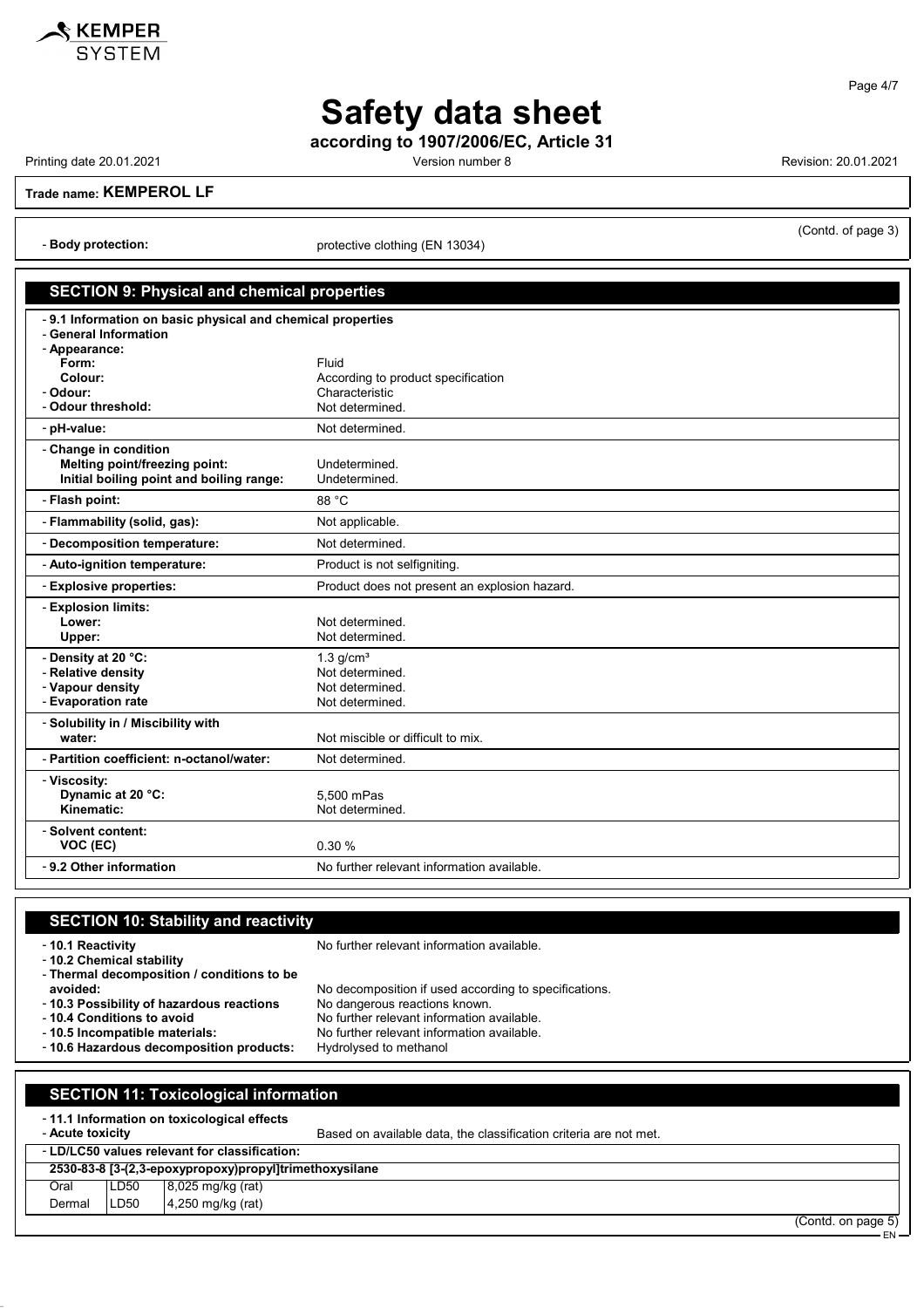

**according to 1907/2006/EC, Article 31**

Printing date 20.01.2021 **Printing date 20.01.2021** Version number 8 Revision: 20.01.2021

**Trade name: KEMPEROL LF**

|                                                                                                                         |                                           |                                              | (Contd. of page 4)                                                                                                                     |  |  |
|-------------------------------------------------------------------------------------------------------------------------|-------------------------------------------|----------------------------------------------|----------------------------------------------------------------------------------------------------------------------------------------|--|--|
|                                                                                                                         | 2768-02-7 trimethoxyvinylsilane           |                                              |                                                                                                                                        |  |  |
| Oral                                                                                                                    | LD50                                      | 7,340-7,460 mg/kg (rat) (OECD 401)           |                                                                                                                                        |  |  |
| Dermal                                                                                                                  | LD50                                      | 3,460-4,000 mg/kg (rabbit) (OECD 402)        |                                                                                                                                        |  |  |
|                                                                                                                         |                                           | Inhalative LC50/4 h 16.79 mg/l (rat)         |                                                                                                                                        |  |  |
|                                                                                                                         |                                           | 54068-28-9 Dioctyltinbis(acetylacetonate)    |                                                                                                                                        |  |  |
| Oral                                                                                                                    | LD50                                      | 2,500 mg/kg (rat) (Acute Toxic Class Method) |                                                                                                                                        |  |  |
| Dermal                                                                                                                  | LD50                                      | >2,000 mg/kg (rat) (Akute dermale Toxizität) |                                                                                                                                        |  |  |
|                                                                                                                         |                                           |                                              | 1065336-91-5 Reaction mass of bis(1,2,2,6,6-pentamethyl-4-piperidyl) sebacate and methyl 1,2,2,6,6-pentamethyl-4-piperidyl sebacate    |  |  |
| Oral                                                                                                                    | LD50                                      | 3,230 mg/kg (rat) (OECD-guidline 423)        |                                                                                                                                        |  |  |
| Dermal                                                                                                                  | LD50                                      |                                              | >3,170 mg/kg (rat) (OECD Guideline 402 (Acute Dermal Toxicity))                                                                        |  |  |
|                                                                                                                         | benzotriazole derivatives                 |                                              |                                                                                                                                        |  |  |
| Oral                                                                                                                    | LD50<br>>5,000 mg/kg (rat) (OECD 401)     |                                              |                                                                                                                                        |  |  |
| Dermal                                                                                                                  | LD50<br>>2,000 mg/kg (rat) (OECD 402)     |                                              |                                                                                                                                        |  |  |
| - Primary irritant effect:                                                                                              |                                           |                                              |                                                                                                                                        |  |  |
| - Skin corrosion/irritation                                                                                             |                                           |                                              | Based on available data, the classification criteria are not met.                                                                      |  |  |
| - Serious eye damage/irritation                                                                                         |                                           |                                              | Causes serious eye irritation.                                                                                                         |  |  |
| - Respiratory or skin sensitisation<br>May cause an allergic skin reaction.                                             |                                           |                                              |                                                                                                                                        |  |  |
|                                                                                                                         |                                           | - Additional toxicological information:      |                                                                                                                                        |  |  |
|                                                                                                                         |                                           |                                              | - CMR effects (carcinogenity, mutagenicity and toxicity for reproduction)                                                              |  |  |
| - Germ cell mutagenicity                                                                                                |                                           |                                              | Based on available data, the classification criteria are not met.                                                                      |  |  |
| - Carcinogenicity                                                                                                       |                                           |                                              | Based on available data, the classification criteria are not met.                                                                      |  |  |
| - Reproductive toxicity                                                                                                 |                                           |                                              | Based on available data, the classification criteria are not met.<br>Based on available data, the classification criteria are not met. |  |  |
| - STOT-single exposure<br>- STOT-repeated exposure<br>Based on available data, the classification criteria are not met. |                                           |                                              |                                                                                                                                        |  |  |
| - Aspiration hazard                                                                                                     |                                           |                                              | Based on available data, the classification criteria are not met.                                                                      |  |  |
|                                                                                                                         |                                           |                                              |                                                                                                                                        |  |  |
|                                                                                                                         |                                           |                                              |                                                                                                                                        |  |  |
|                                                                                                                         | <b>SECTION 12: Ecological information</b> |                                              |                                                                                                                                        |  |  |
|                                                                                                                         |                                           |                                              |                                                                                                                                        |  |  |

| - 12.1 Toxicity     |                                                                          |  |  |
|---------------------|--------------------------------------------------------------------------|--|--|
| - Aquatic toxicity: |                                                                          |  |  |
|                     | 2530-83-8 [3-(2,3-epoxypropoxy)propyl]trimethoxysilane                   |  |  |
| LC50                | 55 mg/l (Cyprinus Carpio) (96h)                                          |  |  |
| <b>EC50</b>         | 119 mg/l (anabaena flos-aquae) (7d)                                      |  |  |
| <b>EC10</b>         | 40 mg/l (anabaena flos-aquae) (7d)                                       |  |  |
| LC 50               | $\sim$ 324 mg/l (simocephalus vetulus) (48h)                             |  |  |
| <b>LOEC</b>         | >100 mg/l (Daphnia magna) (21d; OECD 211)                                |  |  |
| <b>NOEC</b>         | <50 mg/l (anabaena flos-aquae) (7d)                                      |  |  |
|                     | $\geq$ 100 mg/l (Daphnia magna) (21d; OECD 211)                          |  |  |
|                     | 2768-02-7 trimethoxyvinylsilane                                          |  |  |
| <b>NOEC</b>         | 28 mg/kg (Daphnia magna) (21d)                                           |  |  |
| <b>EC50</b>         | >100 mg/l (Daphnia magna) (OECD 202)                                     |  |  |
| <b>EC50</b>         | 297.2 mg/l (Daphnia magna) (24h)                                         |  |  |
| <b>EC10</b>         | 1.1 mg/l (Pseudomonas putida) (3h; acute)                                |  |  |
|                     | 32 mg/l (Selenastrum capricornutum) (7d; acute)                          |  |  |
| <b>EC50</b>         | >100 mg/l (DESMODESMUS SUBSPICATUS) (72h; Growth Inhibition Test; acute) |  |  |
|                     | >100 mg/l (daphnia) (48h; Watery twigs acute)                            |  |  |
|                     | 168.7 mg/l (Daphnia magna) (48h)                                         |  |  |
| <b>EC50</b>         | 210 mg/l (Selenastrum capricornutum) (7d; static acute)                  |  |  |
| LC 50               | 191 mg/l (Oncorhynchus mykiss (Regenbogenforelle)) (96h acute)           |  |  |
| LC50                | >100 mg/l (Brachydanio rerio (Ricefish)) (96h; static acute)             |  |  |
| <b>NOEC</b>         | 28 mg/l (Daphnia magna) (21d)                                            |  |  |
| <b>NOEC</b>         | 25 mg/l (Selenastrum capricornutum) (7d; acute)                          |  |  |
|                     | 54068-28-9 Dioctyltinbis(acetylacetonate)                                |  |  |
| <b>EC50</b>         | 58.6 mg/l (Daphnia magna) (48h; staic)                                   |  |  |
| <b>EC50</b>         | 300 mg/l (Scenedesmus subspicatus) (24h; static)                         |  |  |
| LC 50               | 86 mg/l (Oncorhynchus mykiss (Regenbogenforelle)) (96h, static)          |  |  |
|                     | (Contd. on page 6)                                                       |  |  |
|                     | EN-                                                                      |  |  |

Page 5/7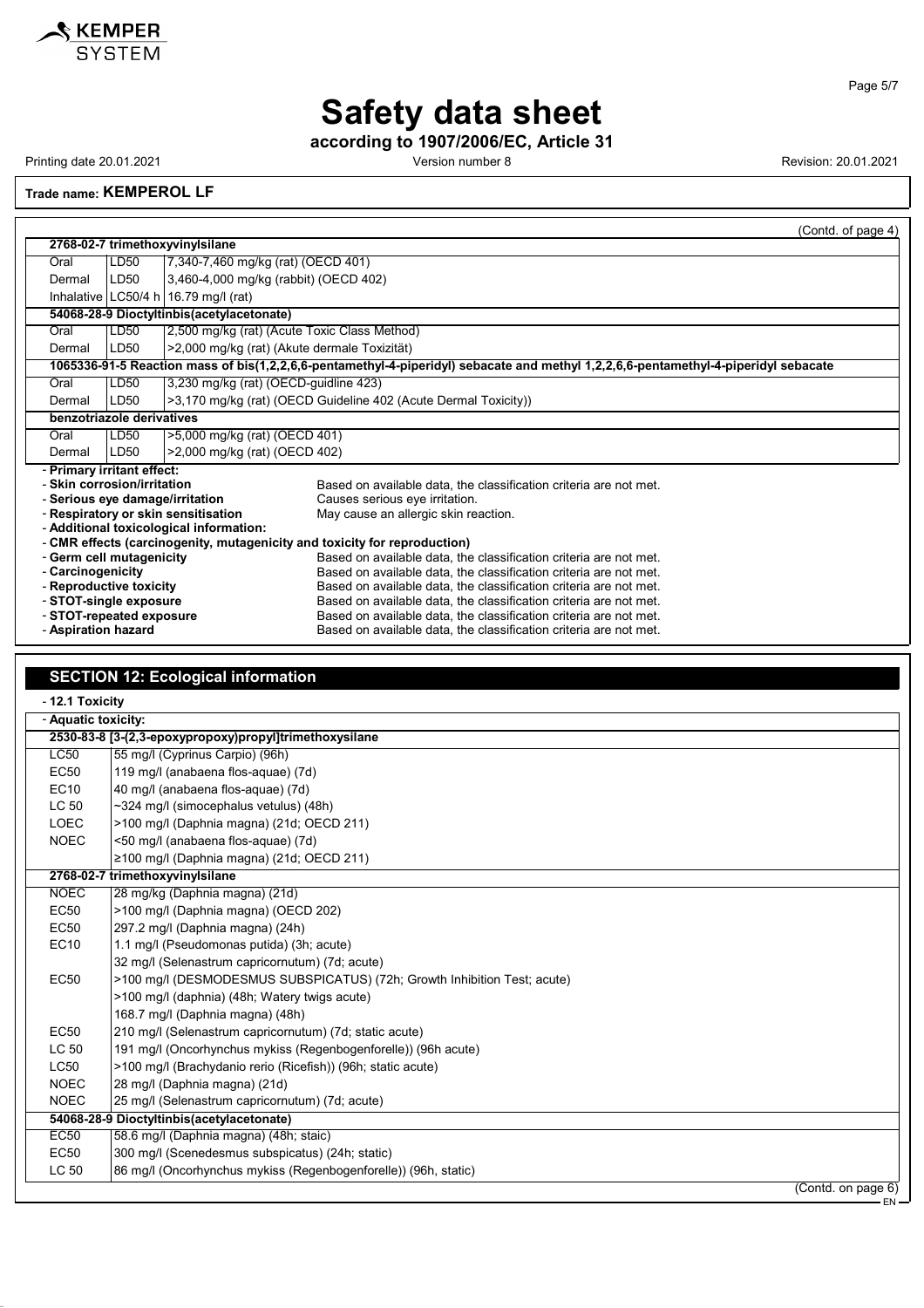

**according to 1907/2006/EC, Article 31**

Printing date 20.01.2021 **Version number 8** Version number 8 Revision: 20.01.2021

#### **Trade name: KEMPEROL LF**

|                             |                                                                                                                                     | (Contd. o <u>f page 5)</u>                                                                             |  |  |  |
|-----------------------------|-------------------------------------------------------------------------------------------------------------------------------------|--------------------------------------------------------------------------------------------------------|--|--|--|
|                             | 1065336-91-5 Reaction mass of bis(1,2,2,6,6-pentamethyl-4-piperidyl) sebacate and methyl 1,2,2,6,6-pentamethyl-4-piperidyl sebacate |                                                                                                        |  |  |  |
| <b>EC50</b>                 | 0.42 mg/l (ALGAE) (OECD 201)                                                                                                        |                                                                                                        |  |  |  |
| <b>LC50</b>                 | 0.9 mg/l /72 h (fish) (OECD 203 (96 hr))                                                                                            |                                                                                                        |  |  |  |
|                             | benzotriazole derivatives                                                                                                           |                                                                                                        |  |  |  |
| <b>NOEC</b>                 | 100 mg/kg (Eisenia fetida/foetida) (56d; OECD 222)                                                                                  |                                                                                                        |  |  |  |
|                             |                                                                                                                                     | LC50/96 h 2.8 mg/l (Oncorhynchus mykiss (Regenbogenforelle)) (OECD 203; ISO 7346; 84/449/EWG,C1 stat.) |  |  |  |
| EC50                        | >1,000 mg/l (Belebtschlamm) (3h; OECD 209)                                                                                          |                                                                                                        |  |  |  |
| EC50                        | 4 mg/l (Daphnia magna) (48h;)                                                                                                       |                                                                                                        |  |  |  |
| EC10                        | 10 mg/l (Pseudokirchneriella subcapitata) (72h; OECD 201)                                                                           |                                                                                                        |  |  |  |
| EC50                        | >100 mg/l (Pseudokirchneriella subcapitata) (72h; OECD 201)                                                                         |                                                                                                        |  |  |  |
| <b>NOEC</b>                 | 0.78 mg/l (Daphnia magna) (21d; OECD 202, Part 2)                                                                                   |                                                                                                        |  |  |  |
|                             | -12.2 Persistence and degradability                                                                                                 | No further relevant information available.                                                             |  |  |  |
|                             | - 12.3 Bioaccumulative potential                                                                                                    | No further relevant information available.                                                             |  |  |  |
| - 12.4 Mobility in soil     |                                                                                                                                     | No further relevant information available                                                              |  |  |  |
|                             | - Additional ecological information:                                                                                                |                                                                                                        |  |  |  |
| - General notes:            |                                                                                                                                     | Must not reach sewage water or drainage ditch undiluted or unneutralised.                              |  |  |  |
|                             |                                                                                                                                     | Water hazard class 2 (German Regulation) (Self-assessment): hazardous for water                        |  |  |  |
|                             |                                                                                                                                     | Do not allow product to reach ground water, water course or sewage system.                             |  |  |  |
|                             |                                                                                                                                     | Danger to drinking water if even small quantities leak into the ground.                                |  |  |  |
|                             | -12.5 Results of PBT and vPvB assessment                                                                                            |                                                                                                        |  |  |  |
| $-$ PBT:                    |                                                                                                                                     | Not applicable.                                                                                        |  |  |  |
| - vPvB:                     |                                                                                                                                     | Not applicable.                                                                                        |  |  |  |
| -12.6 Other adverse effects |                                                                                                                                     | No further relevant information available.                                                             |  |  |  |

### **SECTION 13: Disposal considerations**

- **13.1 Waste treatment methods**

Must not be disposed together with household garbage. Do not allow product to reach sewage system. Disposal according to official regulations

#### $\Gamma$ - **European waste catalogue**

| Lui opean waste catalogue |                                                                                                    |  |  |  |
|---------------------------|----------------------------------------------------------------------------------------------------|--|--|--|
|                           | 08 04 09*   waste adhesives and sealants containing organic solvents or other hazardous substances |  |  |  |
|                           | 15 01 10*   packaging containing residues of or contaminated by hazardous substances               |  |  |  |
|                           | 17 02 03   plastic                                                                                 |  |  |  |
| - Uncleaned packaging:    |                                                                                                    |  |  |  |

- Recommendation:

Disposal must be made according to official regulations.

| <b>SECTION 14: Transport information</b>                            |                 |  |
|---------------------------------------------------------------------|-----------------|--|
| - 14.1 UN-Number<br>- ADR, ADN, IMDG, IATA                          | Void            |  |
| - 14.2 UN proper shipping name<br>- ADR, ADN, IMDG, IATA            | Void            |  |
| - 14.3 Transport hazard class(es)                                   |                 |  |
| - ADR, ADN, IMDG, IATA<br>- Class                                   | Void            |  |
| -14.4 Packing group<br>- ADR, IMDG, IATA                            | Void            |  |
| - 14.5 Environmental hazards:                                       | Not applicable. |  |
| - 14.6 Special precautions for user                                 | Not applicable. |  |
| -14.7 Transport in bulk according to Annex II of Marpol and the IBC |                 |  |
| Code                                                                | Not applicable. |  |
| - UN "Model Regulation":                                            | Void            |  |

(Contd. on page 7)